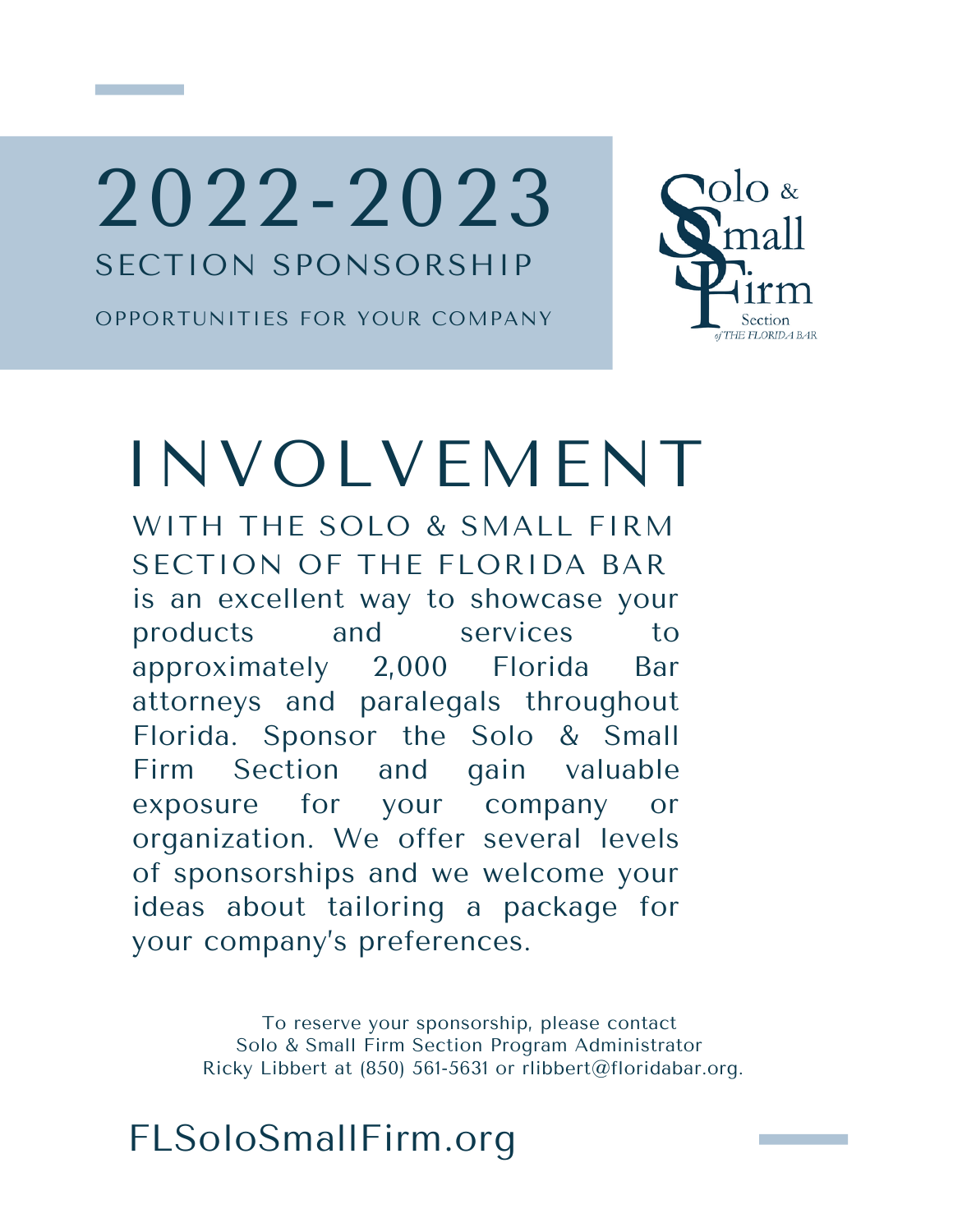### SECTION SPONSORSHIP OPPORTUNITIES

All Solo & Small Firm Section sponsors receive recognition on the section's website sponsor page, on social media, in section communications, and in newsletters in various degrees according to their respective sponsorship levels. All sponsorships are from July 1, 2022, to June 30, 2023.

MEMBERSHIP. The section is comprised of approximately 2,000 attorney and paralegal members located throughout Florida as well as out-of-state members of The Florida Bar. The section's Executive Council meetings are attended by up to 30 members including those serving as officers, on the Executive Council, as Emeritus members, affiliate member representatives, and guests. The meetings are held five times each year at various locations in Florida or virtually. The Executive Council also holds a Long-Range Planning Meeting once a year that may be held virtually or in person.

COMMUNICATIONS. The section's QuickLINK e-newsletter is posted as a blog on the section website every two weeks and e-mailed to all section members and promoted on social media. The section's LINK digital magazine is published three times a year on the section's website, e-mailed to all section members and promoted on social media. In March 2022, the section's website analytics showed 289 sessions, 506 page views, and average session duration of 1 minute and 43 seconds.

SOCIAL MEDIA. The section maintains active social media profiles on Facebook, Twitter, and Instagram, and offers a members-only, closed Facebook group and a LinkedIn group. Currently, we have 1,945 Facebook followers, 435 in the members-only Facebook group, 696 members in the LinkedIn group, 2,533 Twitter followers), and 262 Instagram followers. We average one social media post per day on Facebook, Twitter, LinkedIn and Instagram.

CONTINUING LEGAL EDUCATION. During The Florida Bar year (July through June) the section offers two one-hour CLE webinars monthly for eleven months, including a free Zoom CLE also available on-demand in our Facebook group. Our annual CLE seminars and conference include the Ethics Update (virtual), Solo & Small Firm Conference (virtual), Florida Law Update (in-person and webcast), and every two years, the Agricultural Law Update (in person). Our CLE seminars and conference are also recorded and available for purchase and viewing on-demand for 18 months following the date of the CLE seminar or conference.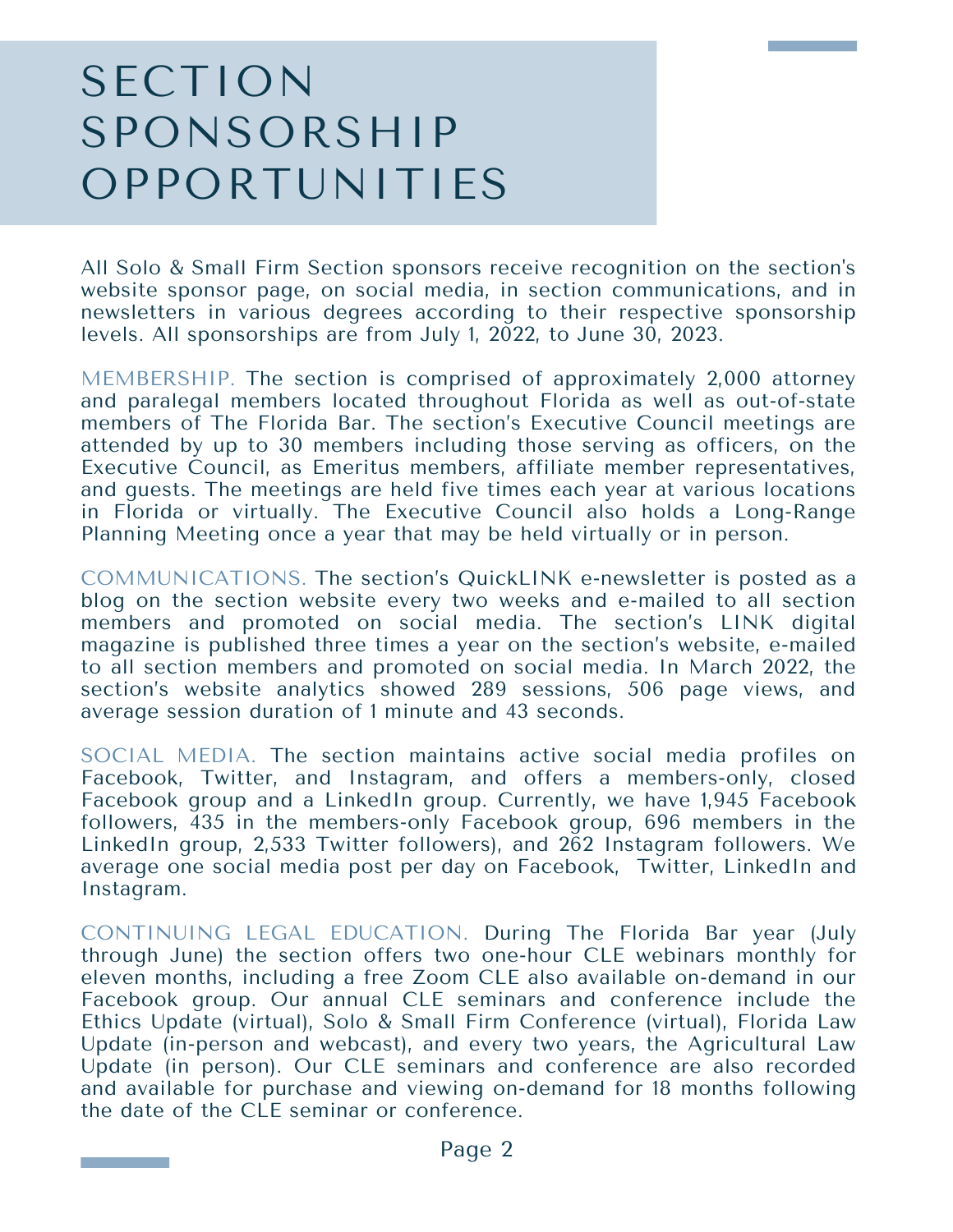### SECTION SPONSORSHIP OPPORTUNITIES

#### SECTION ANNUAL SPONSORSHIP \$5000 (Limited to four)

- Recognition as a Section Annual Sponsor on a banner prominently displayed on the section's website homepage.
- Your company's logo and promotional statement will appear on the section website's sponsor page.
- Recognition as a Section Annual Sponsor in all section e-mails, which are sent to all section members and shared on social media.
- Full-page ad in each issue of the section's LINK digital magazine, which is published three times a year on the section's website, e-mailed to all section members, and promoted on social media.
- Recognition as a Section Annual Sponsor in the section's biweekly QuickLINK e-newsletter, which is posted as a blog on the section website and emailed to all section members and promoted on social media.
- Your advertisement (Widescreen 16:9) in four issues of the section's biweekly QuickLINK e-newsletter, which is posted as a blog on the section website, emailed to all section members, and promoted on social media.
- Direct promotions to section members four times during the year as stand-alone emails.
- Social media feature posts at least one time per month on Facebook, Twitter, LinkedIn, and Instagram.
- Recognition as a section sponsor at all functions—virtual or live—that are hosted by the section.
- At the start of CLE programs, your company will be verbally recognized as a Section Annual Sponsor by the moderator and your company logo will be displayed on a slide, along with that of other sponsors.
- 7-minute presentation at an Executive Council or Long-Range Planning Meeting.

a sa salawan na kata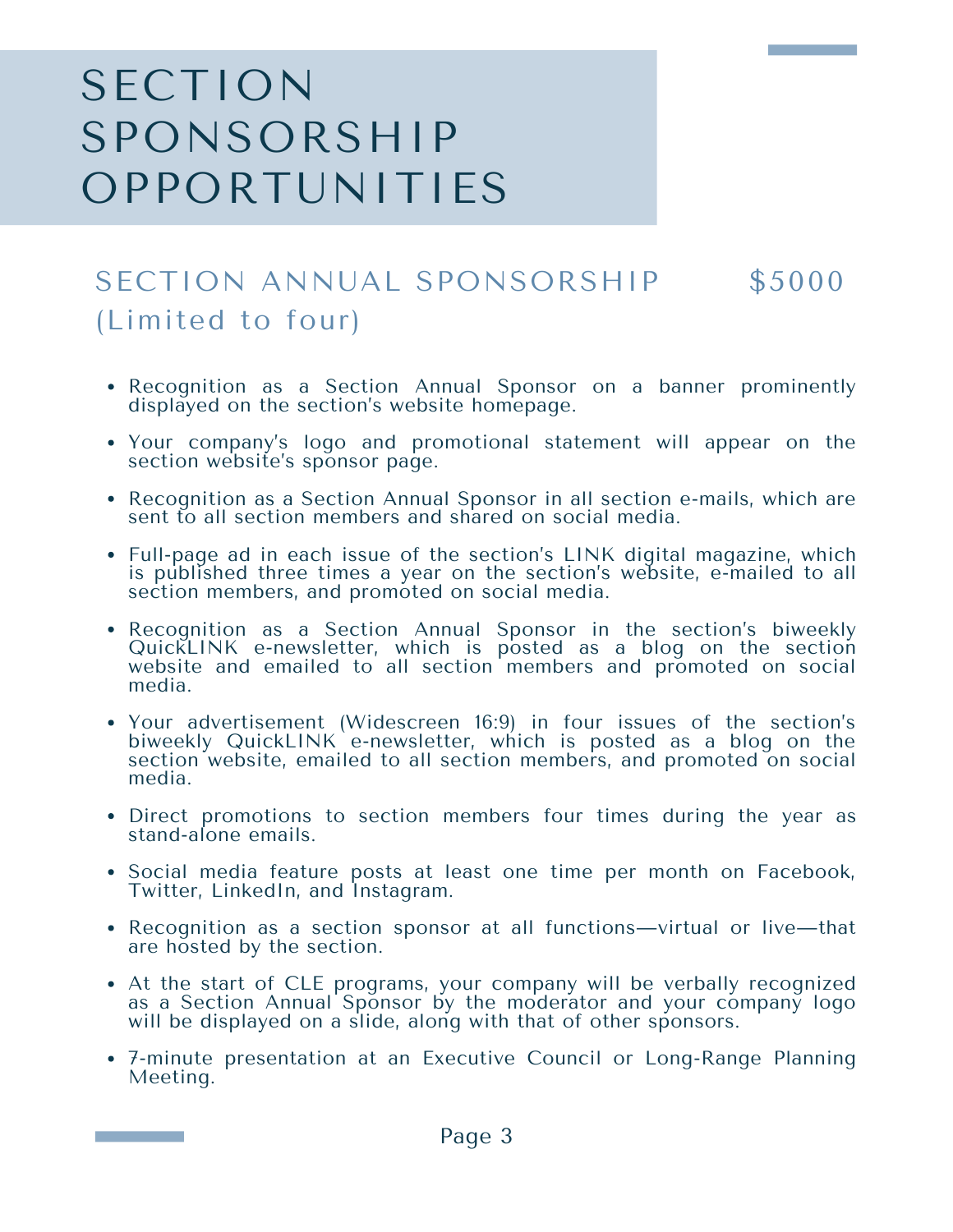### SPONSORSHIP OPPORTUNITIES

#### SECTION ADVOCATE SPONSORSHIP \$3000

- Your company's logo and promotional statement will appear on the section website's sponsor page.
- Recognition as a Section Advocate in all section e-mails, which are sent to all section members and shared on social media.
- 2/3-page ad in two issues of the section's LINK digital magazine, which is published three times a year on the section's website, emailed to all section members, and promoted on social media.
- Recognition as a Section Advocate in the section's biweekly QuickLINK e-newsletter, which is posted as a blog on the section website and emailed to all section members and promoted on social media.
- Your advertisement (Widescreen 16:9) in two issues of the section's biweekly QuickLINK e-newsletter, which is posted as a blog on the section website, emailed to all section members, and promoted on social media.
- Social media feature posts at least every other month on Facebook, Twitter, LinkedIn, and Instagram.
- Recognition as a section sponsor at all functions—virtual or live—that are hosted by the section.
- At the start of CLE programs, your company will be recognized as a Section Advocate with your company logo displayed on a slide, along with that of other sponsors.
- 7-minute presentation at an Executive Council or Long-Range Planning Meeting.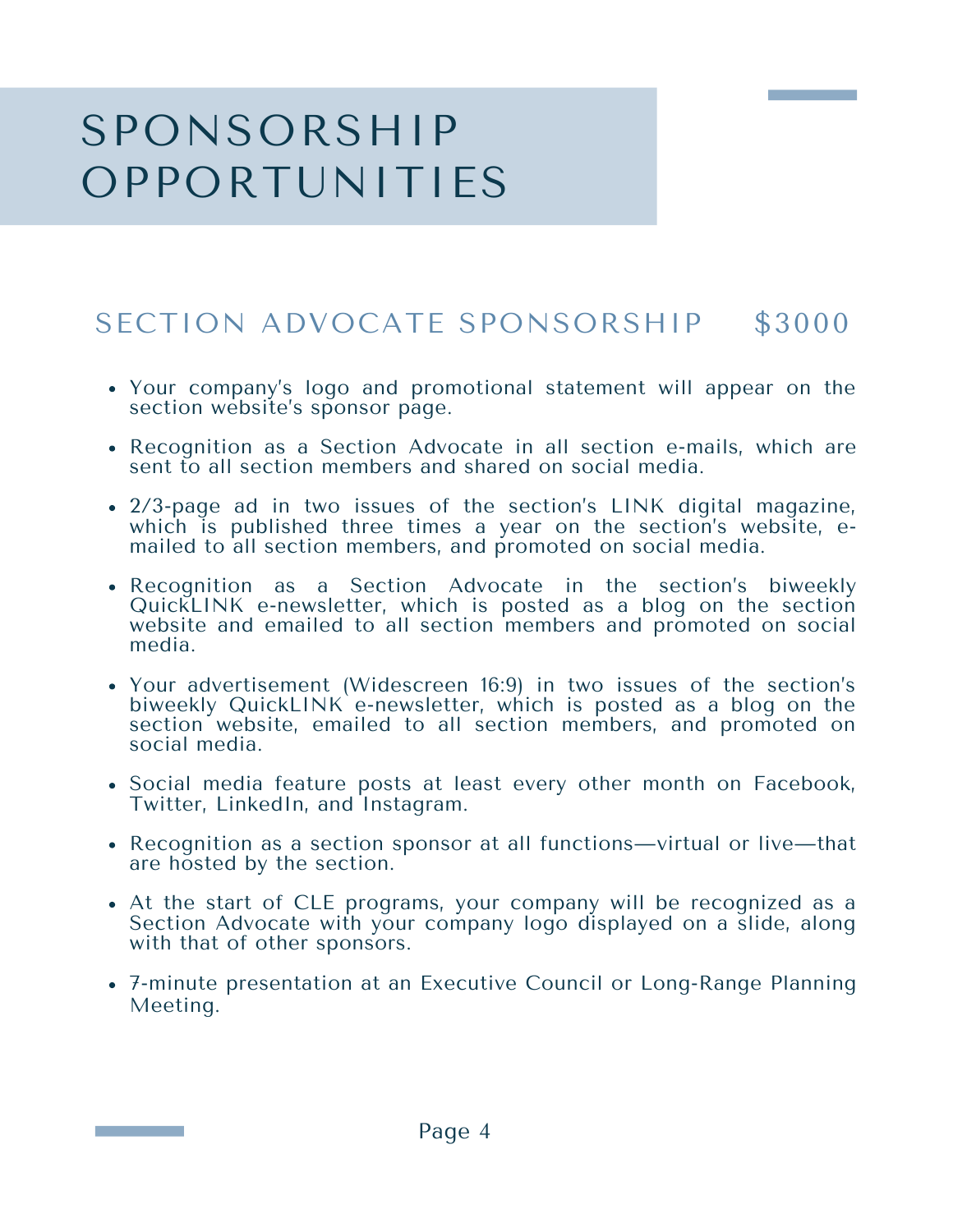### SPONSORSHIP OPPORTUNITIES

#### SECTION SUPPORTER SPONSORSHIP \$1750

- Your company's logo and promotional statement will appear on the section website's sponsor page.
- Recognition as a Section Supporter in all section e-mails, which are sent to all section members and shared on social media.
- 1/2-page ad in one issue of the section's LINK digital magazine, which is published three times a year on the section's website, emailed to all section members, and promoted on social media.
- Your advertisement (Widescreen 16:9) in one issue of the section's biweekly QuickLINK e-newsletter, which is posted as a blog on the section website, emailed to all section members, and promoted on social media.
- Social media feature posts at least four times per year on Facebook, Twitter, LinkedIn, and Instagram.
- Recognition as <sup>a</sup> section sponsor at all functions—virtual or live —that are hosted by the section.
- At the start of CLE programs, your company will be recognized as a Section Supporter with your company logo displayed on a slide, along with that of other sponsors.
- 7-minute presentation at an Executive Council or Long-Range Planning Meeting.

**The Community of Community**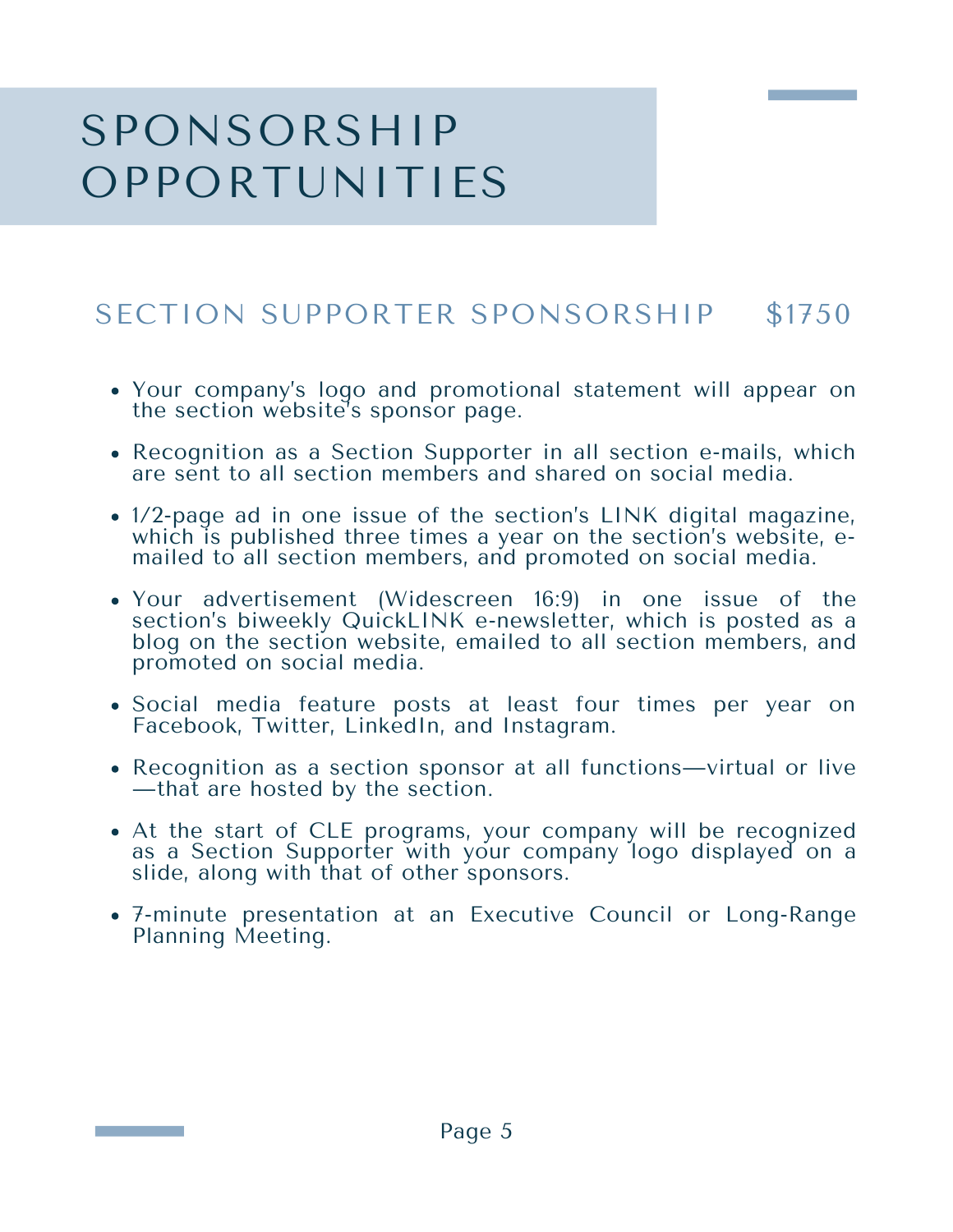### SPONSORSHIP OPPORTUNITIES

#### SECTION FRIEND SPONSORSHIP \$800

- Your company's logo will appear on the section website's sponsor page.
- 1/3-page ad in two issues of the section's LINK digital magazine, which is published on the section's website, e-mailed to all section members, and promoted on social media.
- Social media feature posts at least three times per year on Facebook, Twitter, LinkedIn, and Instagram.
- Recognition as a section sponsor at all functions—virtual or live —that are hosted by the section.

#### SECTION LAW FIRM SPONSORSHIP \$400

- Your firm's name or logo will appear on the section website's sponsor page.
- 1/3-page ad in one issue of the section's LINK digital magazine, which is published on the section's website, e-mailed to all section members, and promoted on social media.
- Social media feature posts at least two times per year on Facebook, Twitter, LinkedIn, and Instagram.
- Recognition as a section sponsor at all functions—virtual or live —that are hosted by the section.

**The Community of Community**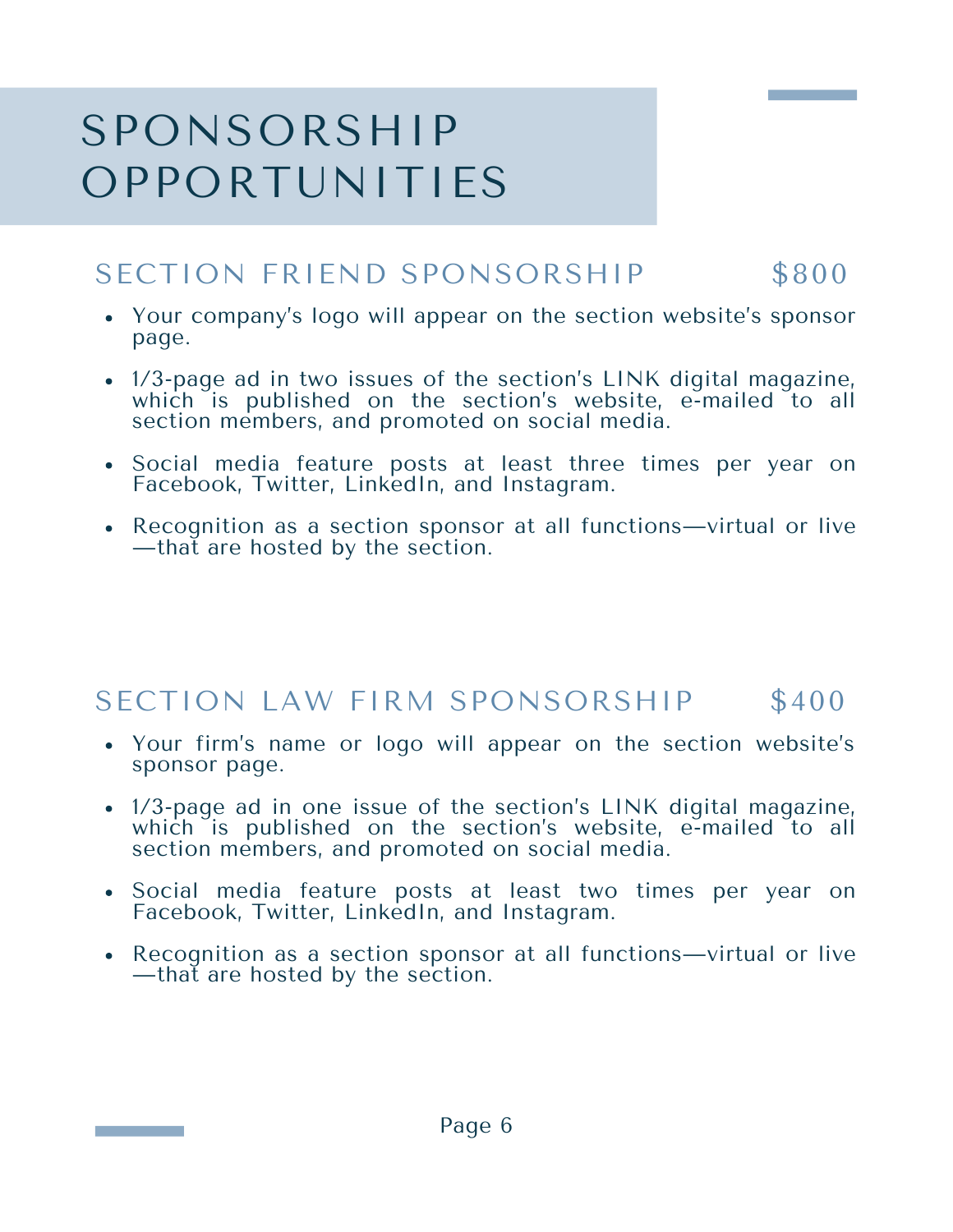

### 2022-2023 ADVERTISING SPECIFICATIONS LINK & QUICKLINK

LINK

#### QUICKLINK

1/3 page—\$275 1/2 page—\$350 2/3 page—\$550 Full page—\$680

\$200 (Various size options)

The LINK newsletter is published three times per year. Your advertisement may be submitted electronically as a .jpg, .tif or .pdf file at 300 ppi or larger. Black & white camera-ready copy is also acceptable. Please email advertisements to Program Administrator Ricky Libbert at rlibbert@floridabar.org.

Payment will be accepted on a per-issue basis. You may pay by check by completing the form below and mailing it to Ricky Libbert, The Florida Bar Solo & Small Firm Section, 651 E. Jefferson Street, Tallahassee, FL, 32399-2300. Options to pay online will be available through The Florida Bar. For further information, please contact Ricky Libbert at (850) 561-5631 or rlibbert@floridabar.org.

The Solo & Small Firm Section LINK will accept all advertising that is in keeping with the publication's standards of ethics, legality and propriety, so long as such advertising is not derogatory, demeaning or contrary to The Florida Bar Standing Board Policy 13.10 (e), Bar Journal and News Editorial Policy. The editor reserves the right to place the submitted ad in an issue as space permits during the layout stage.

The QuickLINK e-newsletter is disseminated biweekly to all Solo & Small Firm Section members and is posted as a blog on the section website.

Company Name: Contact: Address: Phone **Email:** Payment Enclosed: \$ (payable to The Florida Bar) Signature:

Page 7

a sa kacamatan ing Kabupatèn Kabupatèn Ing